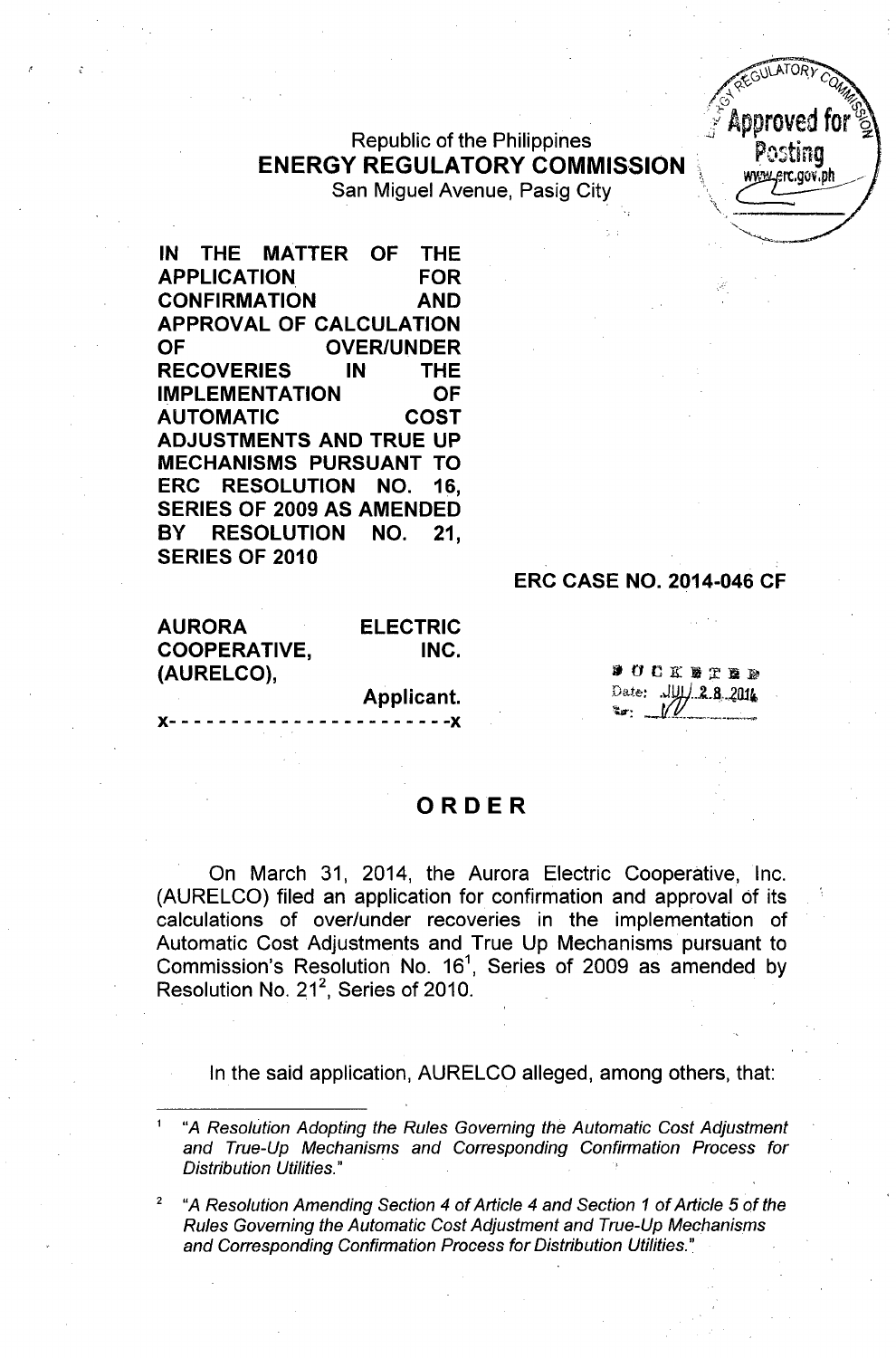- 1. It is an electric cooperative (EC) duly organized and existing under and by virtue of the laws of the Republic of the Philippines, with principal office at Barangay Reserva, Baler, Aurora where it may be served with legal processes;
- 2. It is represented in this instance by its Officer-In-Charge (OIC), Engr. Noel DV. Vedad who is of legal age, Filipino, married and with office address at Barangay Reserva, Baler, Aurora;
- 3. It is the exclusive franchise holder issued by the National Electrification Administration (NEA) to operate an electric light and power services in the following areas: 1) in the Municipalities of Baler, Casiguran, Dinalungan, Dipaculao, Maria Aurora, San Luis, Dilasag, Dingalan, all in the Province of Aurora; 2) in the Municipality of Dinapigue in the Province of Isabela; 3) in Barangay Umiray in the Municipality of General Nakar in the Province of Quezon; and 4) in the Municipality of Alfonso Castañeda in the Province of Nueva Vizcaya;
- 4. Pursuant to ERC Resolution No. 16, Series of 2009 and Resolution No. 21, Series of 2010, Luzon Distribution Utilities (DUs) and Electric Cooperatives (ECs) are required to file their respective consolidated application for the approval of their confirmation filing on the Calculation of the Over or Under recovery in the implementation of various adjustment calculations covering the period from January 2011 to December 2013, as follows:
	- a. Power Supplier Data Sheet;
	- b. Statistical data Sheet;
	- c. Implemented Rates Data Sheet;
	- d. Power Bills of Power Suppliers;
	- e. Officials Receipts issued by Power Suppliers;
	- f. Debit/Credit Memo of Power Suppliers;
	- g. TRANSCO/NGCP Invoices;
	- h. DU-M01 and DU-M02, MFSR;
	- i. Consumer Bills of Lifeliners per level, Non-lifeliners per customer class and Consumer with Senior Citizen Discount;
	- j. URR for the year;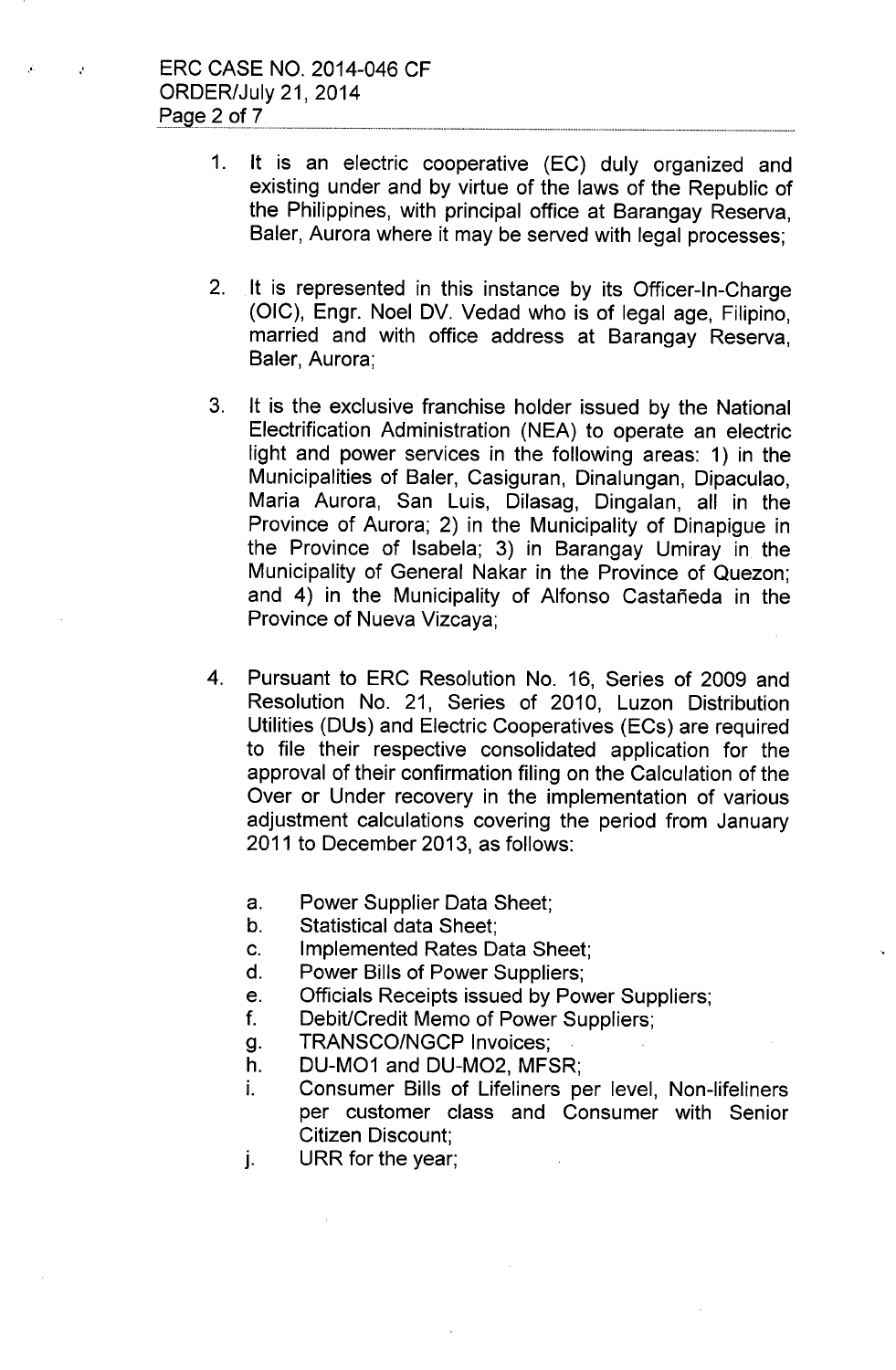- 5. In applying the various formulae in the determination of the adjustments and the recovery or refund of Over or Under Recoveries herein, it hereby adopts the respective formula as provided for in ERC Resolution No. 16, Series of 2009 and ERC Resolution No. 21, S. 2010 together with the specific definitions and sub-formula for each item thereof;
- 6. That in support of this application, applicant has hereby submitted and attached to this application the other . requirements, as follows:
	- i. Computation of Over/Under Recovery for GR estimated at PhP592,269.58;
	- ii. Computation of Over/Under Recovery for TR estimated at PhP1 ,439,815.43;
	- iii. Computation of Over/Under Recovery for SLR estimated at PhP4,040,810.66;
	- iv. Computation of Over/Under for LR estimated at (PhP225,132.26);
	- v. Computation of Over/Under Recovery for SR estimated at (PhP76,690.63); and
	- vi. Summary of Over/Under Recoveries estimated at (PhP1, 706,902. 76);
- 7. It prays that its submitted calculations and computations of over/under recoveries in the implementation of the various automatic cost adjustments and true-up mechanism be confirmed and approved, and that it be allowed to refund/collect said over/under recoveries.

Finding the said application to be sufficient in form and in substance with the required fees having been paid, the same is hereby set for jurisdictional hearing, expository presentation, pre-trial conference and evidentiary hearing on August 27, 2014 (Wednesday) at two o'clock in the afternoon (2:00 P.M.), at the ERC Hearing Room, 15<sup>th</sup> Floor, Pacific Center Building, San Miguel Avenue, Pasig City.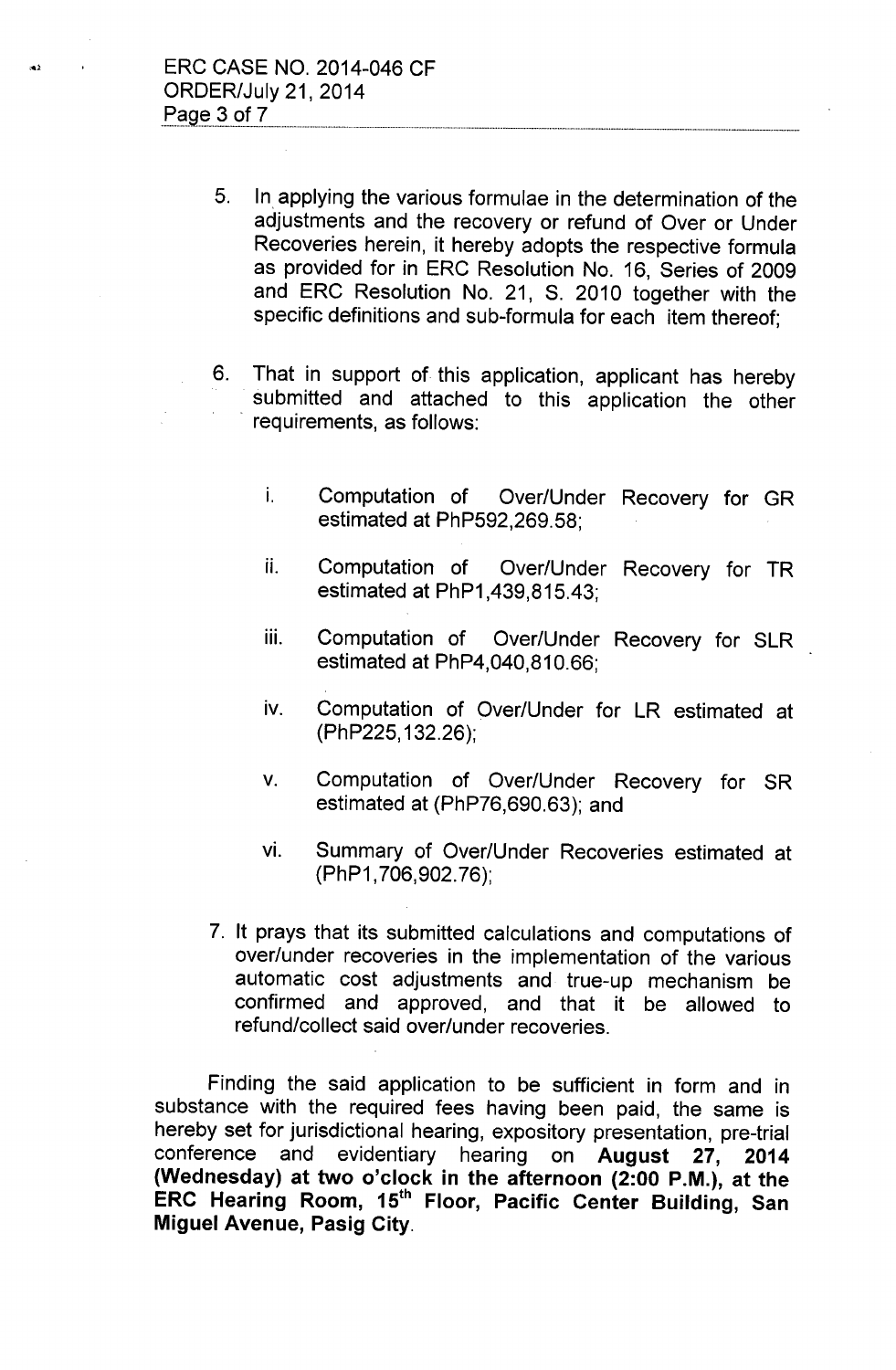AURELCO is hereby directed to cause the publication of the attached Notice of Public Hearing, at its own expense, once (1x) in a newspaper of general circulation in the Philippines, at least ten (10) days before the scheduled date of initial hearing. It is also directed to inform the consumers within its franchise area, by any other means available and appropriate, of the filing of the instant application, its reasons therefor and of the scheduled hearing thereon.

Let copies of the application, this Order, and the attached Notice of Public Hearing be furnished the Office of the Solicitor General (OSG), the Commission on Audit (COA) and the Committees on Energy of both Houses of Congress. They are hereby requested, if they so desire, to send their duly authorized representatives at the scheduled hearings.

Likewise, let copies of this Order and the attached Notice of Public Hearing be furnished the Offices of the Governors of Aurora, Isabela, Quezon and Nueva Vizcaya and the Mayors of the Municipalities within the franchise area of AURELCO for the appropriate posting thereof on their respective bulletin boards.

AURELCO is hereby directed to furnish all those making requests therefor with copies of the application and its attachments, subject to reimbursement of reasonable photocopying costs.

On the date of the initial hearing, AURELCO must submit to the Commission its written Compliance with the jurisdictional requirements attaching therewith, methodically arranged and duly marked, the evidences of the actual posting and publication of the Notice of Public Hearing consisting of certifications issued to that effect, signed by the afore-mentioned Governors, Mayors and Punong Barangay or their duly authorized representatives, bearing the seals of their offices, and the affidavit of the Editor or Business Manager of the newspaper where said Notice of Public Hearing was published together with the complete issue of the said newspaper, and such other proofs of compliance with the requirements of the Commission.

AURELCO and all interested parties are directed to submit, at least five (5) days before the date of initial hearing and pre-trial conference, their respective Pre-Trial Briefs containing, among others:

 $\mathcal{I}$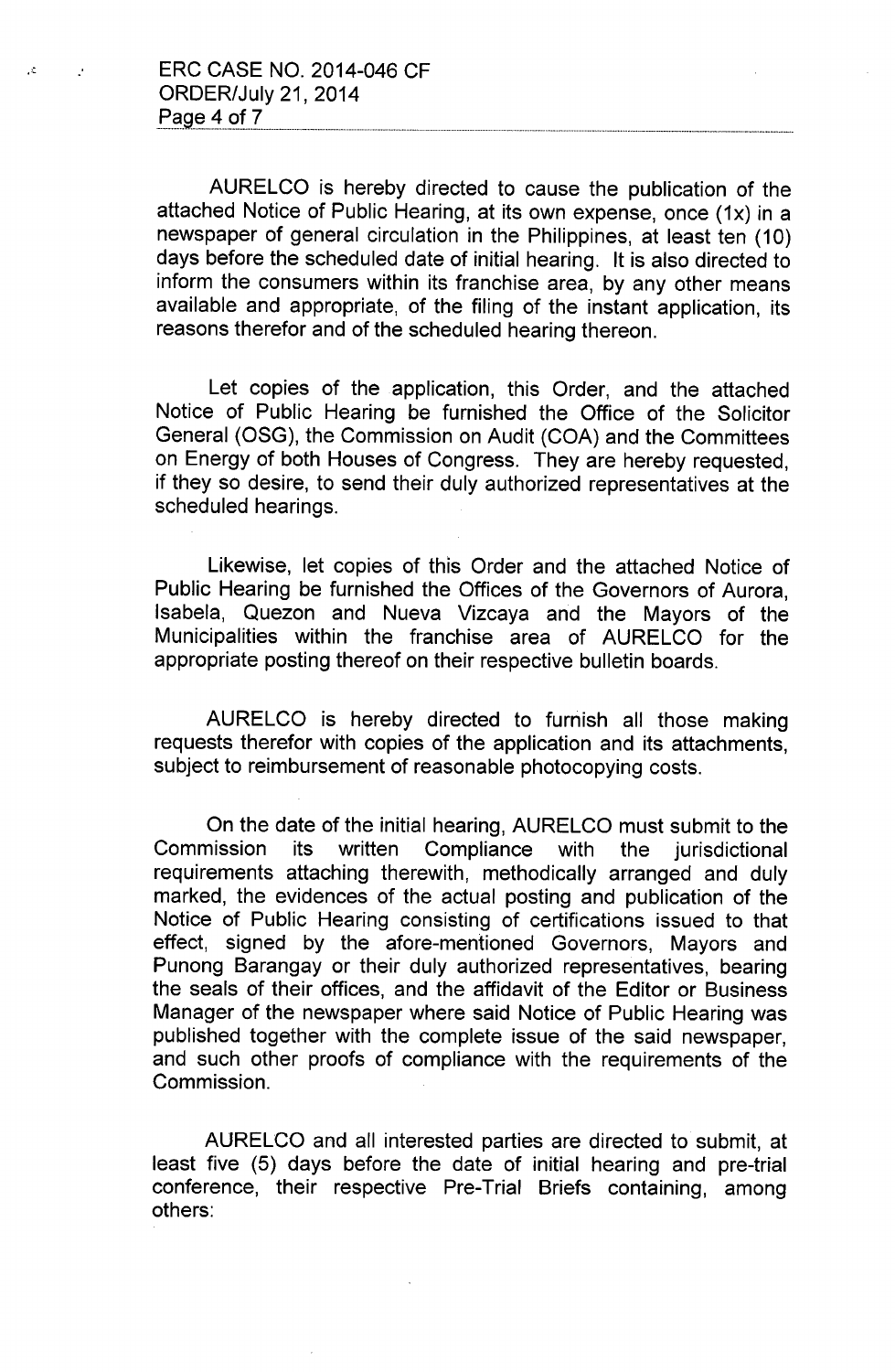- (a) A summary of admitted facts and proposed stipulation of facts;
- (b) The issues to be tried or resolved;
- (c) The documents or exhibits to be presented, stating the purposes thereof and proposed markings therefore; and
- (d) The number and names of the witnesses, with their written testimonies in an individual affidavit form, to be attached to the Pre-Trial Brief.

Failure of AURELCO to submit the required Pre-Trial Brief and Judicial Affidavits of its witnesses within the prescribed period shall be a ground for cancellation of the scheduled hearing, and the resetting of which shall be six (6) months from said date of cancellation ..

As part of the pre-trial conference, AURELCO must also be prepared to make an expository presentation of its application, aided by whatever communication medium that it may deem appropriate for the purpose, in order to put in plain words and explain, for the benefit of the consumers and other concerned parties, what the application is all about and the reasons and justifications being cited in support thereof.

## **SO ORDERED.**

Pasig City, July 21, 2014.

FOR AND BY AUTHORITY . OF THE COMMISSION:

*(J <u>Jennis 1. Caum*</u> **ZENAIDA** 6.'CRUZ-DUCUT **Chairperson** 

P/NJS/AÙRELCO UNDER OVER/ERC CASE NO. 2014-046 CF-ORDER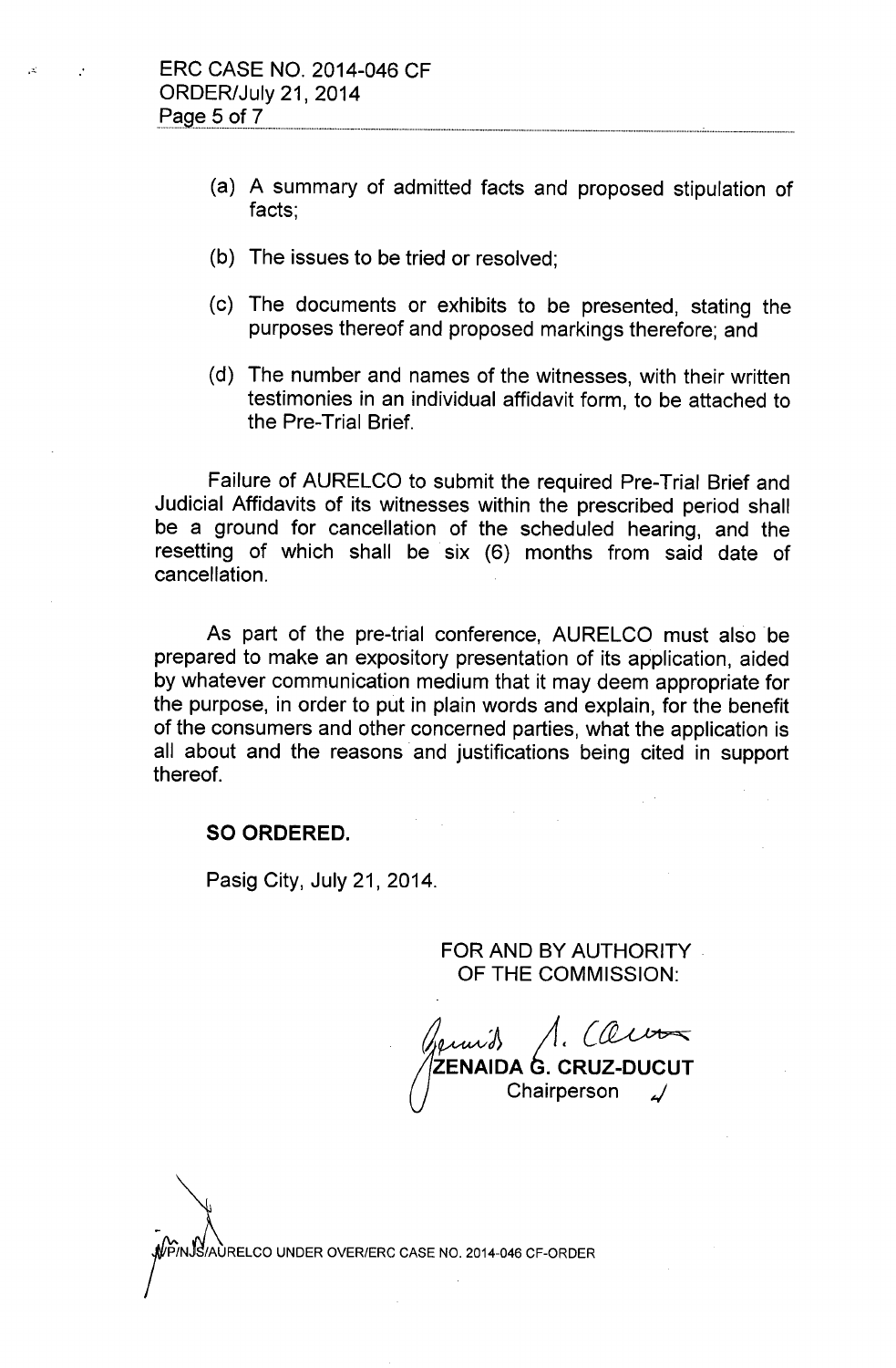Copy Furnished:

- 1. ATTY. ZENON S. SUAREZ Counsel for Applicant AURELCO Rm. 313 Web-Jet Building No. 64 Quezon Avenue corner BMA Street, Quezon City
- 2. AURORA ELECTRIC COOPERATIVE, INC. (AURELCO) Barangay Reserva, Baler, Aurora
- 3. The Office of the Solicitor General 134 Amorsolo Street, Legaspi Village, Makati City Metro Manila
- 4. The Commission on Audit Commonwealth Avenue Quezon City
- 5. The Senate Committee on Energy GSIS Building, Roxas Boulevard Pasay City
- 6. The House Committee on Energy Batasan Hills, Quezon City
- 7. Office of the President of PCCI Philippine Chamber of Commerce and Industry (PCCI) 3<sup>rd</sup> Floor, ECC Building, Sen. Gil Puyat Avenue Makati City
- 8. Office of the Provincial Governor Province of Aurora
- 9. Office of the Provincial Governor Province of Isabela
- 10. Office of the Provincial Governor Province of Quezon
- 11. Office of the Provincial Governor Province of Nueva Vizcaya
- 12. Office of the Municipal Mayor Dingalan, Aurora
- 13. Office of the Municipal Mayor Dilasag, Aurora
- 14. Office of the Municipal Mayor Casiguran, Aurora